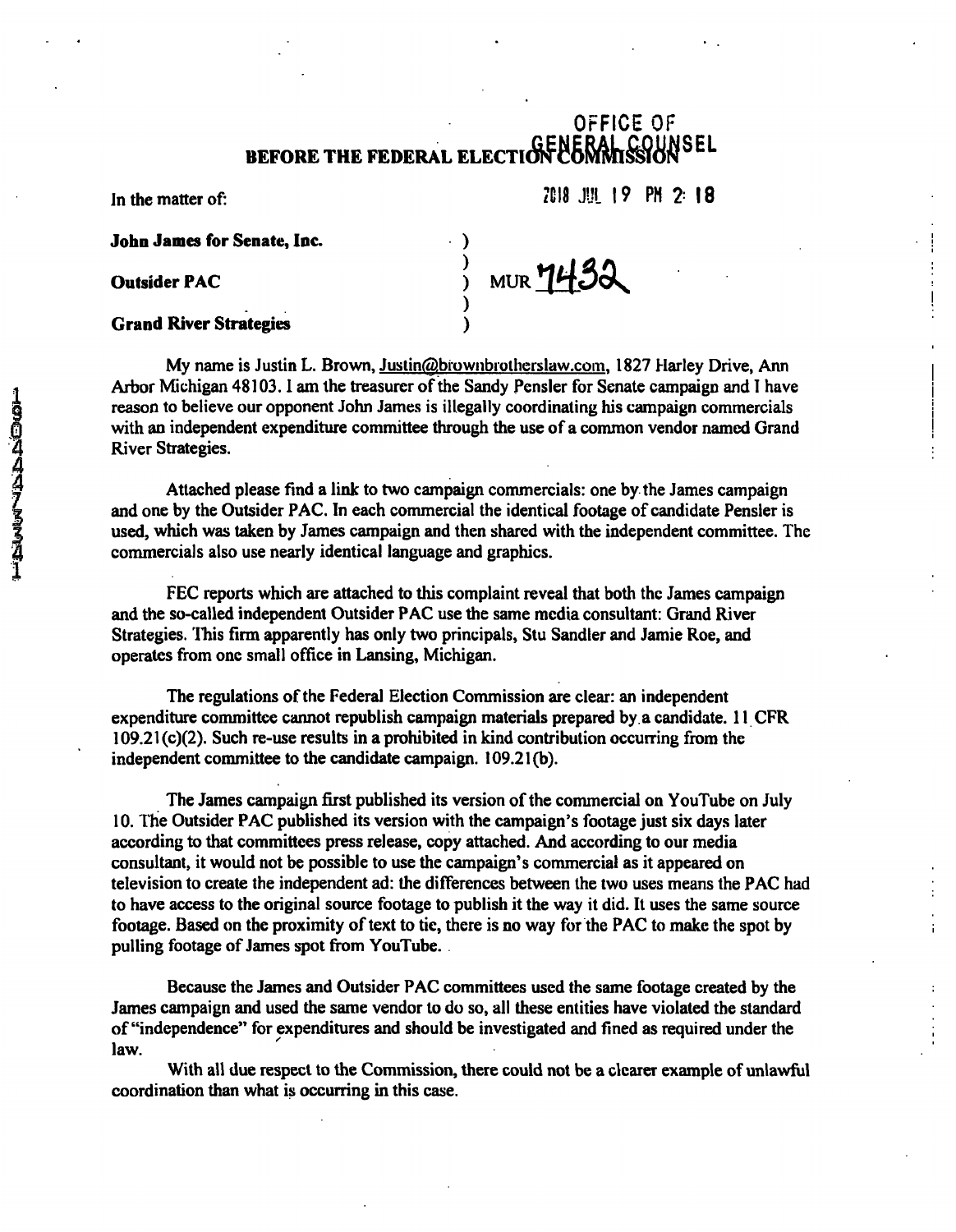nut Hour

Justin Brown Treasurer, Sandy Pensler for Senate

*Signed and sworn before me: 7 - '7 - !\$* 

*Notary Public ^* 

Attachments: John James campaign commercial https://www.youtube.com/watch?v=CMlyZVOvltw **My Commission Expires Oct 20, 2024**<br>**Acting in the County of** *INGSU + Litum* 



**SCOTT REPINE Notary Public - State of Michigan County of Washtenaw** 

#### **Liberal Sandy Pensler Mocks President Trump Just Like A Democrati**

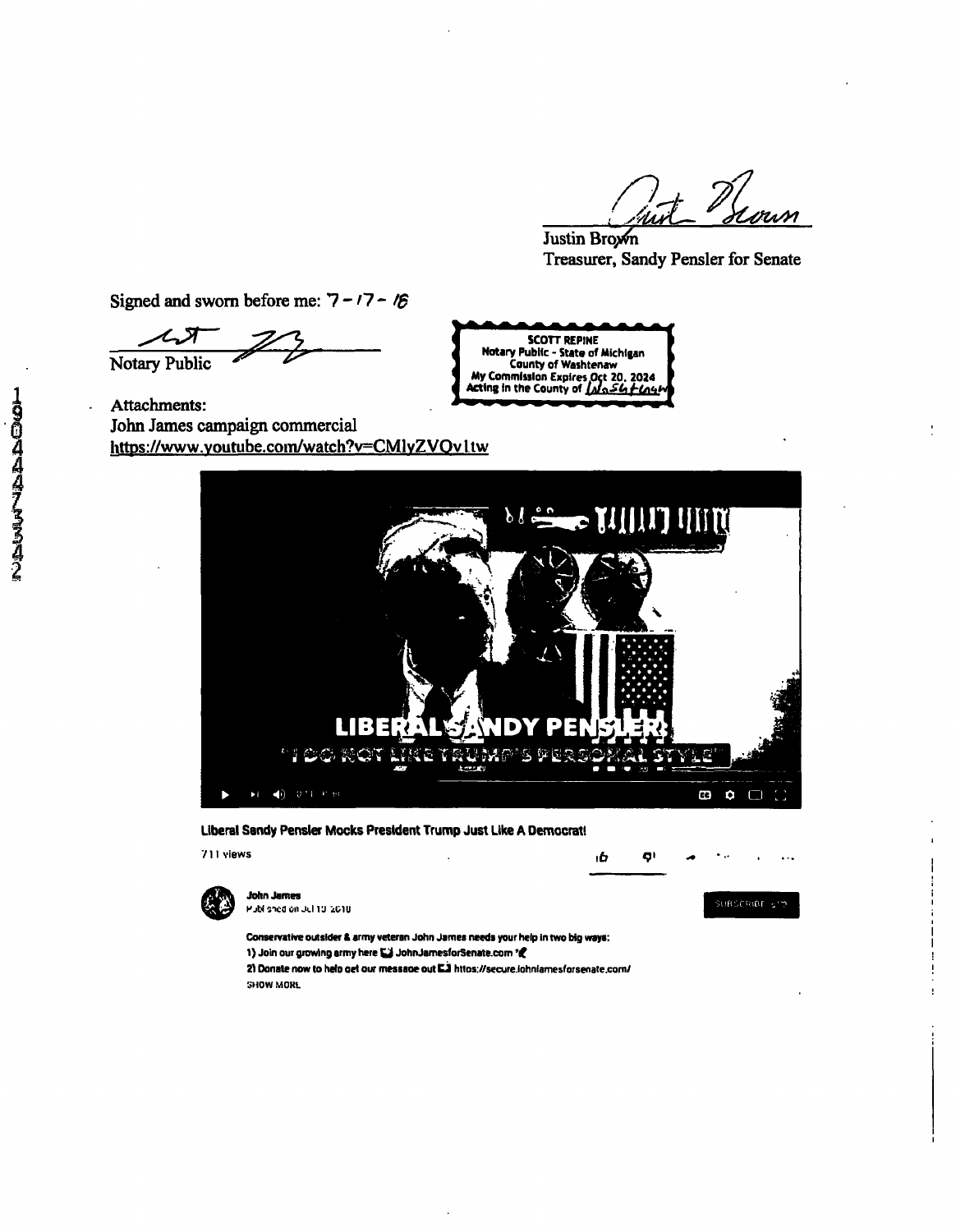# Outsider PAC campaign commercial<br>https://www.youtube.com/watch?v=wJlti5BorBE&fcature=youtu.be

|                               |                                        |                                 | b                                     |      |             |  |
|-------------------------------|----------------------------------------|---------------------------------|---------------------------------------|------|-------------|--|
|                               |                                        |                                 | Ā                                     |      |             |  |
|                               |                                        |                                 |                                       |      |             |  |
|                               |                                        |                                 |                                       |      |             |  |
|                               |                                        |                                 |                                       |      |             |  |
|                               |                                        |                                 | <b>SANDY PENSLER</b><br>AGAINST TRUMP |      |             |  |
|                               |                                        |                                 |                                       |      |             |  |
|                               |                                        | $\mathbf{G}$                    | <b>DO NOT LIKE HIS</b>                |      |             |  |
|                               |                                        |                                 | PERSONAL STYLE"                       |      |             |  |
|                               |                                        |                                 |                                       |      |             |  |
|                               | $\blacktriangleleft$ ) 0.06 0.30<br>ьi |                                 |                                       |      | BG<br>O     |  |
|                               |                                        |                                 |                                       |      |             |  |
| <b>Difference</b><br>Unsisted |                                        |                                 |                                       |      |             |  |
| 574 views                     |                                        |                                 |                                       | ıb ≍ |             |  |
|                               | <b>Outsider PAC</b>                    |                                 |                                       |      |             |  |
|                               | Uploaded on Jul 14, 2018               |                                 |                                       |      | SUBSCRIBE 4 |  |
|                               | Category                               | People & Blogs                  |                                       |      |             |  |
|                               | License                                | <b>Standard YouTube License</b> |                                       |      |             |  |
|                               |                                        |                                 |                                       |      |             |  |

John James FEC report – page 379 at https://www.fec.gov/data/committee/C00651208/?<br>cycle=2018&tab=filings

| B. |                                                                                                                                                                     | Full Name (Last, First, Middle Initial)<br><b>GRAND RIVER STRATEGIES</b> | Date of Disbursement<br>$\overline{1}$<br>n Ti |                   |                                         |                                                    |  |
|----|---------------------------------------------------------------------------------------------------------------------------------------------------------------------|--------------------------------------------------------------------------|------------------------------------------------|-------------------|-----------------------------------------|----------------------------------------------------|--|
|    |                                                                                                                                                                     | Mailing Address 2420 MULBERRY COURT                                      | 2018<br>29<br>오                                |                   |                                         |                                                    |  |
|    | City<br>ANN ARBOR                                                                                                                                                   |                                                                          | <b>Sule</b><br>MI                              | Zip Code<br>48104 |                                         | <b>FEC Identification Number</b>                   |  |
|    | PUPPER of Disbursement                                                                                                                                              |                                                                          |                                                | وتعدادهم مواد     | المستقدمات مدانف                        |                                                    |  |
|    | <b>Candidate Name</b>                                                                                                                                               |                                                                          |                                                | Category/<br>Type | Amount of Each Olabursament this Period |                                                    |  |
|    | <b>Disbursement For. 2018</b><br>Office Sought:<br><b>House</b><br>General<br>Primary<br><b>Senate</b><br>xł<br>Other (specify)<br>President<br>District:<br>State: |                                                                          |                                                |                   |                                         | 7500.00<br>Transaction ID: SB17.11664<br>Memo Ilam |  |